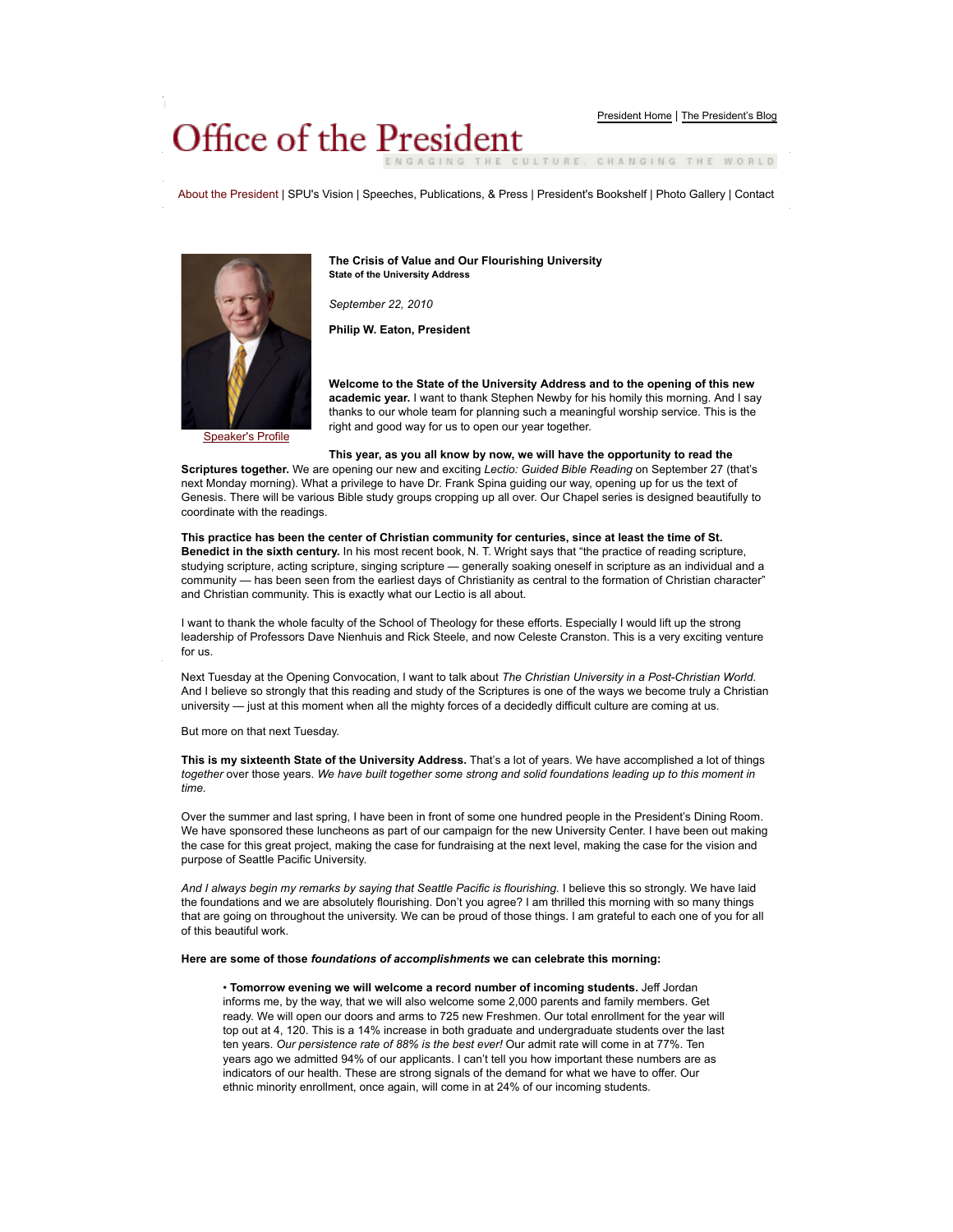As we look at these healthy enrollment numbers, we can say a job well done by so many people. Our reputation is strong and vibrant. We are flourishing indeed.

• **We are attracting some of the finest Christian faculty anywhere in the country, continuing to build on this campus a great faculty.** We can take such tremendous pride in our faculty, who they are, what they are accomplishing, their attention to being great teachers. And I announce this morning, that even in these tight times, we have been able to add 6 new faculty FTE for this year. Over the last ten years we have added 26 faculty positions. My thanks to Vice President Steele and the deans for the good work of collaborating over these decisions about where to add faculty so that our programs are strengthened.

We are flourishing in part because we are building strong foundations with our faculty.

• **We have a very focused effort in fundraising right now.** We are aggressively making the case for the new University Center. Over the last few months, Tom Box, the Advancement team, and I have been in front of literally hundreds of our supporters. Over the summer I received pledges for two \$1 million gifts. Our cash and pledge numbers now stand at \$16.5 million toward this campaign. We can celebrate this. In the next week or two, I will be meeting with Bill Gates, Sr. in the President's Dining Room, to make our case. Our team is focused and our board is involved in fresh new ways with our fundraising.

• **Last year the Murdock Trust gave us \$600,000 for the Center for Biblical and Theological Education and another \$400,000 for our graduate program in theology.** Over the last ten years we have received grants from the National Science Foundation, the Lilly Endowment, the Murdock Trust, the Stewardship Foundation, and the Bill and Melinda Gates Foundation. As we go out for other major grants in the year ahead, we are working now from a strong track record with grants. I am so proud that we are maturing in the area of both institutional and academic grants.

• **One other encouraging note:** Jeff Van Duzer reported to me a couple of weeks ago that the Center for Applied Learning in the School of Business placed some 900 students in separate applied learning projects. This involved 600 community partners. This is a very important effort as we continue to reach into the business community with our strong program in business. And I know this kind of thing is going on in other disciplines as well.

• **I was just informed yesterday of another stunning number:** 20 % of our incoming Freshmen are declaring their intention to major in Biology. That is up from 7.6% ten years ago. The sciences continue to explode, another sign that we are flourishing.

**I could go on and on, of course. But let me say this: All of this causes me to be hugely optimistic about the state of the university this morning.**

**By the way, next Thursday, September 30, 2010, at 3:30 in the afternoon, I would like to hold a President's Forum to lay out the progress on our plans for the new University Center. I will report as well about the quiet phase of our campaign that is fully under way.** I hope you will take an hour to join me. There is a lot of exciting news and progress to report.

**And so I believe we can be optimistic, encouraged, energized this morning. I come into this year with as much energy and excitement as I have ever had. We are flourishing. This is indeed the "state of the university."**

B**ut I must tell you I wake up at 2 o'clock in the morning in a state of sheer terror.** In those early morning hours I say to myself, yikes!, what are we doing? What is happening in the world of higher education? This ought to be a time to coast. We have built all of these foundations. Things are going so well! Relax. Lighten up.

# **There are two things that create such anxiety for me:**

• **First, we have set out some challenges for the years ahead that are staggeringly ambitious in historical terms.** We are designing, as we speak, the most ambitious capital project ever built, the new University Center. We have more money to raise, and more funding sources to secure, than we have ever imagined before. The economy continues to be full of uncertainty. And so I say to myself, *can we do all of this? At this moment in time?*

• **But there is a second thing going on here: We do our work in the context of some powerful forces that threaten to bring down the university as we know it.** We are faced with nothing short of a *crisis* in higher education. We face what I am calling a *crisis of value for the university of our day.*

**Let's unpack this second point about a crisis in higher education.** I concur with so many voices today that the American university is in a state of crisis. *I choose my words carefully*. As never before in our lifetimes, perhaps as never before in the history of the American university, we are faced with a *crisis of value.*

All of this is in the news almost daily. Just this morning in *The Seattle Times* there were two more editorials. Two weeks ago there was a scathing article in *The New York Times* Book Review. Last week there was an article in *The*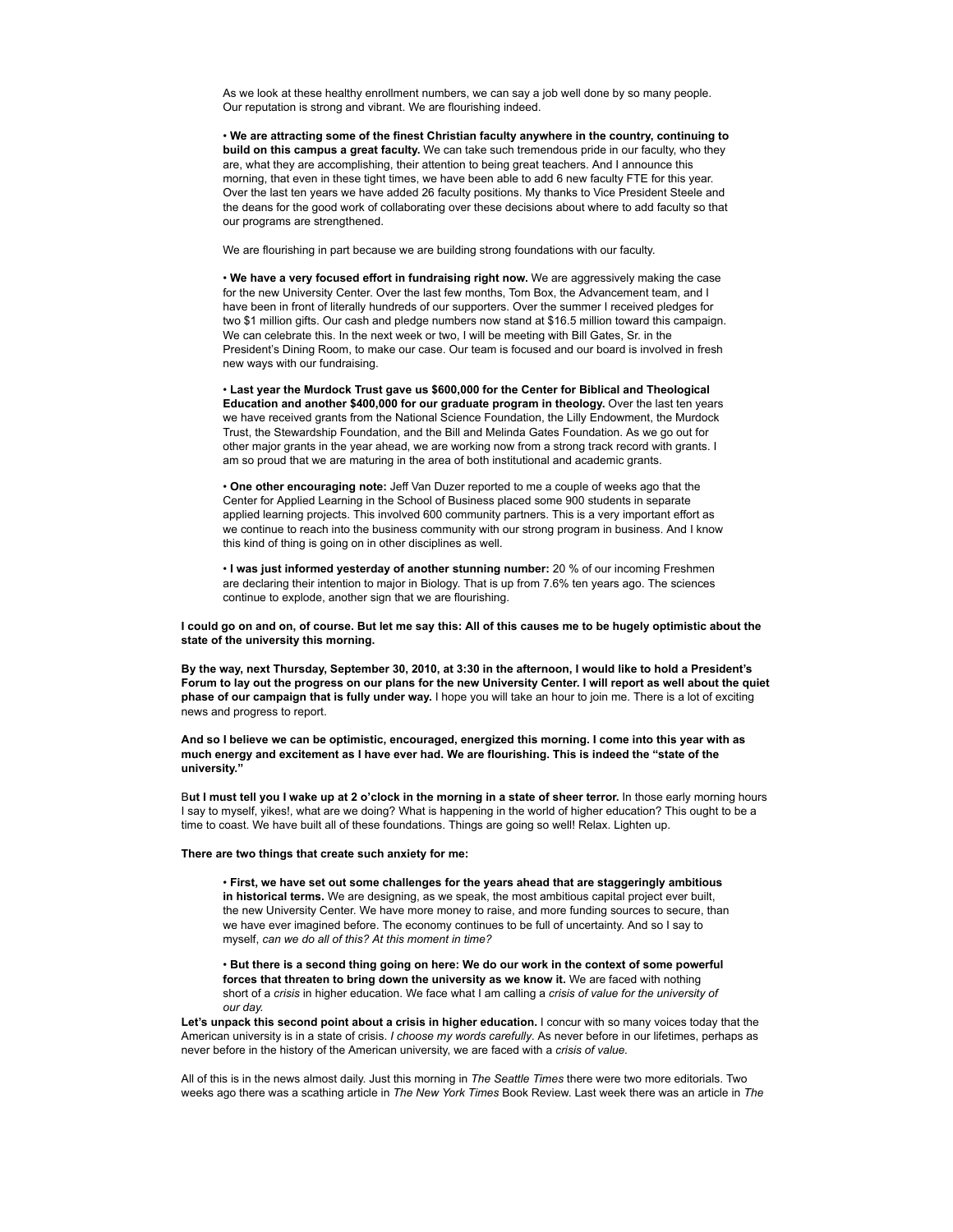### *Economist*. And on and on.

Are we worth the high price? Is a college education necessary anymore? When the world is coming apart at the seams, isn't a liberal arts education just a bit frivolous? Isn't the academy just a bit too elitist, grown flabby, and self-indulgent? And what about this Christian thing — isn't that quite fundamentally irrelevant to what a university is all about? And perhaps even unconstitutional?

Along with so many others, Stanley Hauerwas states quite bluntly: "I obviously think that the university as we know it *is in deep trouble*."

We spend in America today \$351 billion a year on higher education. And here is the question we face this morning: How do we make sure that the money invested in our enterprise — from students and families paying their tuition; from donors and foundations and granting agencies; from a society counting on us to equip the next generation of leaders for our world — how do we make sure there is adequate and sufficient return on this investment? Are we doing our job? And can we articulate in compelling ways the job we are doing?

"When a child comes asking for bread," Jesus asks, "is there any way we can offer up a stone?"

Do we really know the value of what we have to offer? Is the university of our day really offering up bread instead of stone? These are the questions swirling about our world today.

*And here's my point: I think we must have compelling answers to these questions. I believe we all must be thinking together about just these questions.*

What do we mean by *value?*

**First there is the economic question.** We are seen as costing too much, and our prices are perceived as spiraling out of control. Legislators have run out of money for our public universities. Our pressure in the private university comes through increasing levels of financial aid as the financial circumstances of our students and their families diminish in a brutally tough economy.

Sharon and I were just on the Oxford University campus two weeks ago, hosting and leading some forty supporters and potential supporters of SPU. There was much in the news and a great deal of hand-wringing about the continuing stress on the economics of Oxford. There was a big article in the London Times suggesting that students might have to pay a "premium" or "tax" *after they graduate*, throughout their lives, according to how much they end up making. Something is fundamentally broken in the economic model *even at Oxford*.

I have so much sympathy for our friends at the University of Washington and the other public institutions in our state. On Friday the Governor announced further across-the-board cuts in the state budget. Western Washington University says it will likely have to cut 14 academic programs, with another 12 on the block in the year ahead. The University of Washington has had to cut 850 jobs over the last six months, with more coming in light of this new announcement by the Governor.

The University of Washington has also had to raise its tuition by 14%. There will be more coming. The University of California raised its fees by 30%, with more coming there as well.

Even without the current economic crisis, universities have raised their prices twice the rate of inflation over 25 years, with no end in sight. This is a true story, and it can't go on. Something has to give.

**But hold those thoughts on our economics for a moment. There is a second part of this story on the value of the university for our time.** Can we say that what we are teaching and what we are producing is of real value to our students and our society and to the future of our world? Are we worth it, not only in economic terms, but in terms that really matter?

C. John Sommerville, in his book called *The Decline of the Secular University*, claims that "the secular university is increasingly marginal to American society." He says that "universities are not really where we look for answers to our life questions. That is the sense in which they seem marginal." Sommerville outlines what he calls the "very odd notion" of "the *irrelevance* of the . . . university in America."

*I might add to this the truly frightening legal and legislative challenges to our identity as a Christian university.*

There is federal legislation in motion, as we speak, intended to disallow any government funding, as with financial aid or research grants, if the proposed recipient discriminates in hiring on the basis of religion.

Something is in the air these days on these issues. *I truly believe in the days and years ahead we will face fierce opposition to our identity as a Christian institution.*

**And so all of this is what keeps me up at night.**

**But here is the good news I want to trumpet this morning.** These challenges ahead are real and threatening, no doubt about it. *But I am absolutely convinced that Seattle Pacific stands in just the right place with just the right purpose to answer these questions about true value.* We must stay vigilant and attentive. We must be smart and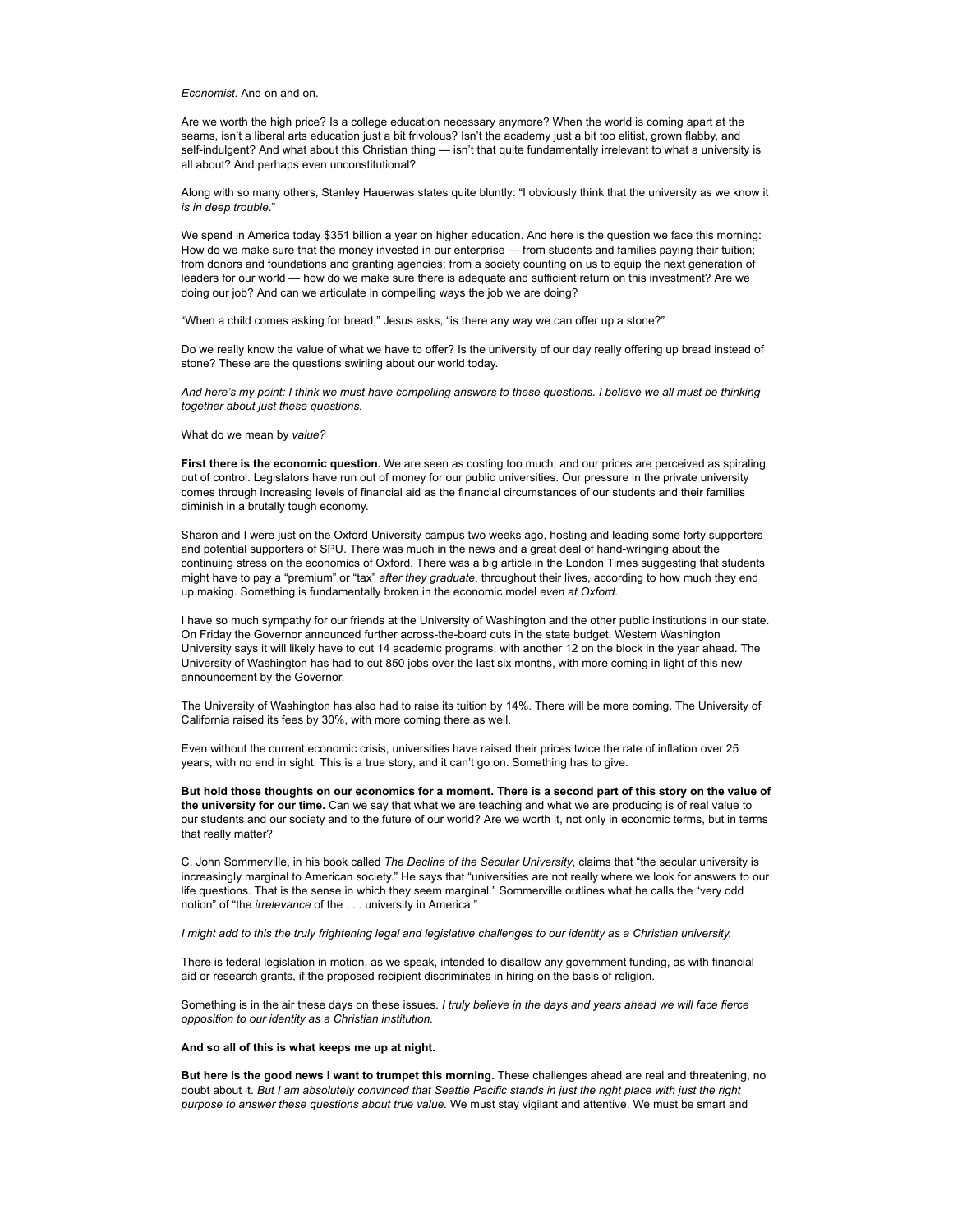savvy. We cannot have our heads in the sand. But we are poised. We are strong. We know what we are about. We are headed in the right direction. Our identity and our purpose and our quality are clear and certain.

That's why our demand is strong. That's why we can say that we are flourishing.

## **Here are my thoughts this morning about how to respond to these challenges swirling around our world today.**

• **Over the years ahead we will need to pry open our economic model and examine every part it.** We have balanced our budget for decades. We have strong reserves set aside. Our facilities are first rate. We are adding to and strengthening our faculty. Our demand is strong at the moment. But I believe the American university, just as with health care, will learn in the days ahead that our economic model is basically broken. *And I would love to see us out ahead of the curve.* So, let's be alert together to patterns that are emerging for genuine economic solutions.

• **Here's a second thing: let's make sure we know what is vital to our distinctive sense of value.** We are not just another university in the mix, but we are Seattle Pacific University. *We have a distinctive mission and purpose and history and vision.* Let's make sure we know what that deeper value is. Let's make sure we focus our resources around that value. Let's make sure we can articulate that deeper value in compelling ways.

I have been saying, for example, that we must work hard to define and nurture and articulate *the theological soul of our university.* We need the guidance and wisdom of our theology faculty in this arena. I can't tell you how important I think it is that Dr. Rick Steele is leading a training seminar on faith statements for tenure candidates.

*Jesus Christ is the animating center of who we are. We must nurture and grow and mature into that deep commitment. But just as importantly, we have to know how to articulate and defend and translate the value of this deep commitment to a pressing post-Christian world.*

We do not have the luxury of preaching only to the choir, of talking only to ourselves. We must speak, winsomely and effectively, into a sometimes suspicious and hostile culture.

• **Here is another thing I have come to believe about our value.** *We must be absolutely stellar as a teaching university.* This is where we can shine. As cutbacks force larger classes and less contact with professors in our comparison institutions, we must maintain and enhance this distinctive. This is a high value to our society. This is where education really happens. This is where competencies are formed and lives are shaped — so that the world might be a better place. As much as we will continue to support and value the scholarship of our faculty, we must learn better all the time how to be at the cutting edge as a stellar teaching university.

• **Finally, we must nurture our place as a grace-filled community.** It is one of my strongest convictions that people must be able to look in on our work and say, "wow, those people know how to get along. They know how to build a community of trust and grace and love and reconciliation." We must be a worshipping community. We must work at Christian character formation, not just among our students. *This may be one of the strongest statements to the world about our value.* We have another way of doing the work of the university. I pledge to you that I will be working even more through this year, on my own leadership, on how we might deepen even further our commitment to be a community of grace and trust and love.

**N. T. Wright's most recent book is called** *After You Believe: Why Christian Character Matters.* I have been making some big statements that this book just may have changed my life.

*Listen to this as we close.* Wright says that what the disciples discovered in Jesus was *"a way of being human* which nobody had ever imagined before." That may be one way of describing our distinctive identity as a university. "This was a way of generosity and forgiveness, a way of self-emptying and a determination to put everyone else's needs first. . . ." It was the way of "humility, charity, patience, and chastity," something unthinkable as virtues to the ancient Greeks (Wright, p. 131).

*This is where we begin to find our real value as a university. We have a chance, in this place, in new ways every day, to discover in Jesus "a way of being human" that will blow the minds of the culture around us.*

But listen to this: Wright says "Christian virtue isn't about [us] — [our] happiness, [our] fulfillment, [our] self-realization. It's about God and God's kingdom." And it is about our "discovery of genuine human existence by the paradoxical route — the route God himself took in Jesus Christ! — of giving [ourselves] away, of generous love which constantly refuses to take center stage" (Wright, p. 70).

Christian virtue is about *"doing things which bring God's wisdom and glory to birth in the world"* (Wright, p. 71).